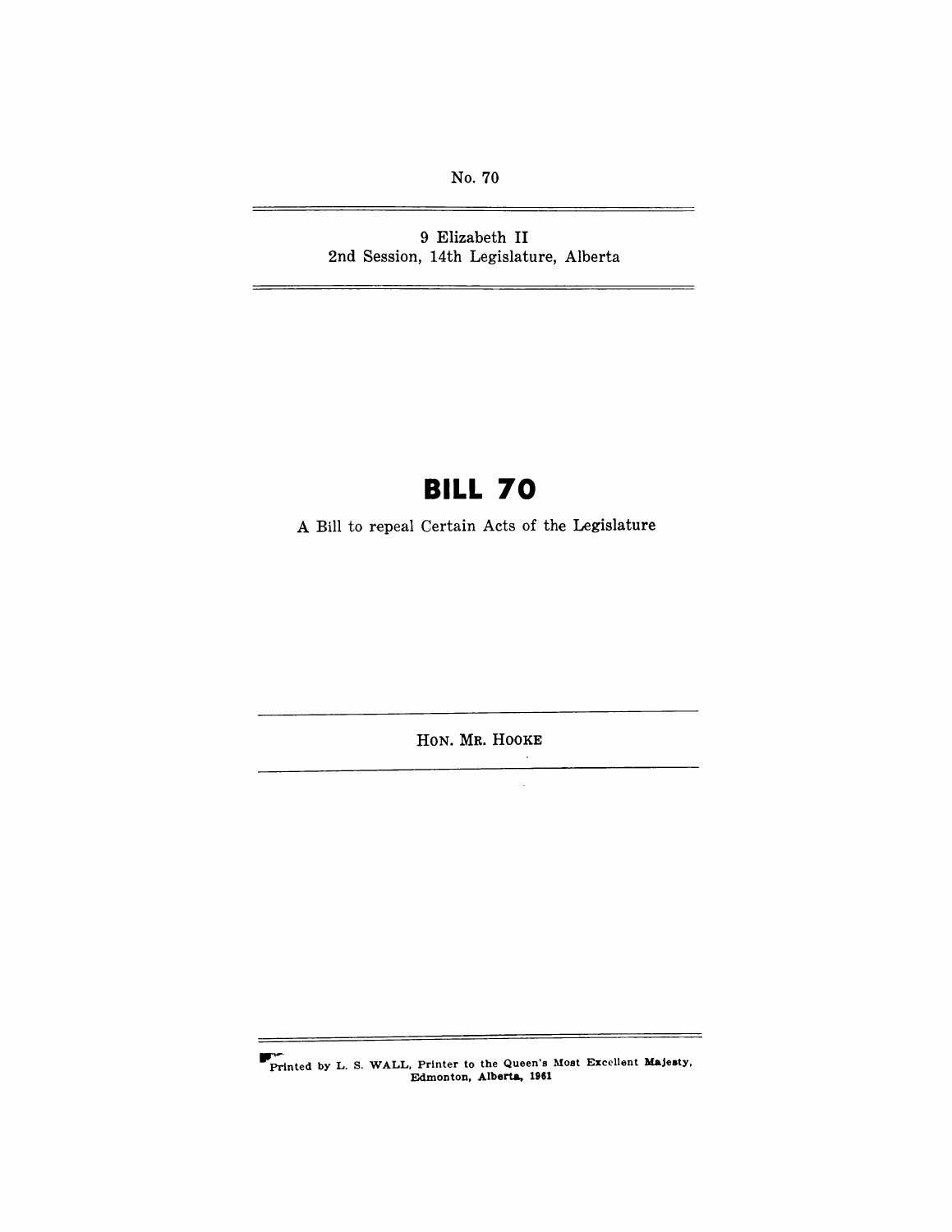### **Explanatory Note**

The Electric Power Taxation Act and The Pipe Line Taxation Act are being repealed as the property referred to in these two Acts will now be assessed and taxed under the provisions of other legislation.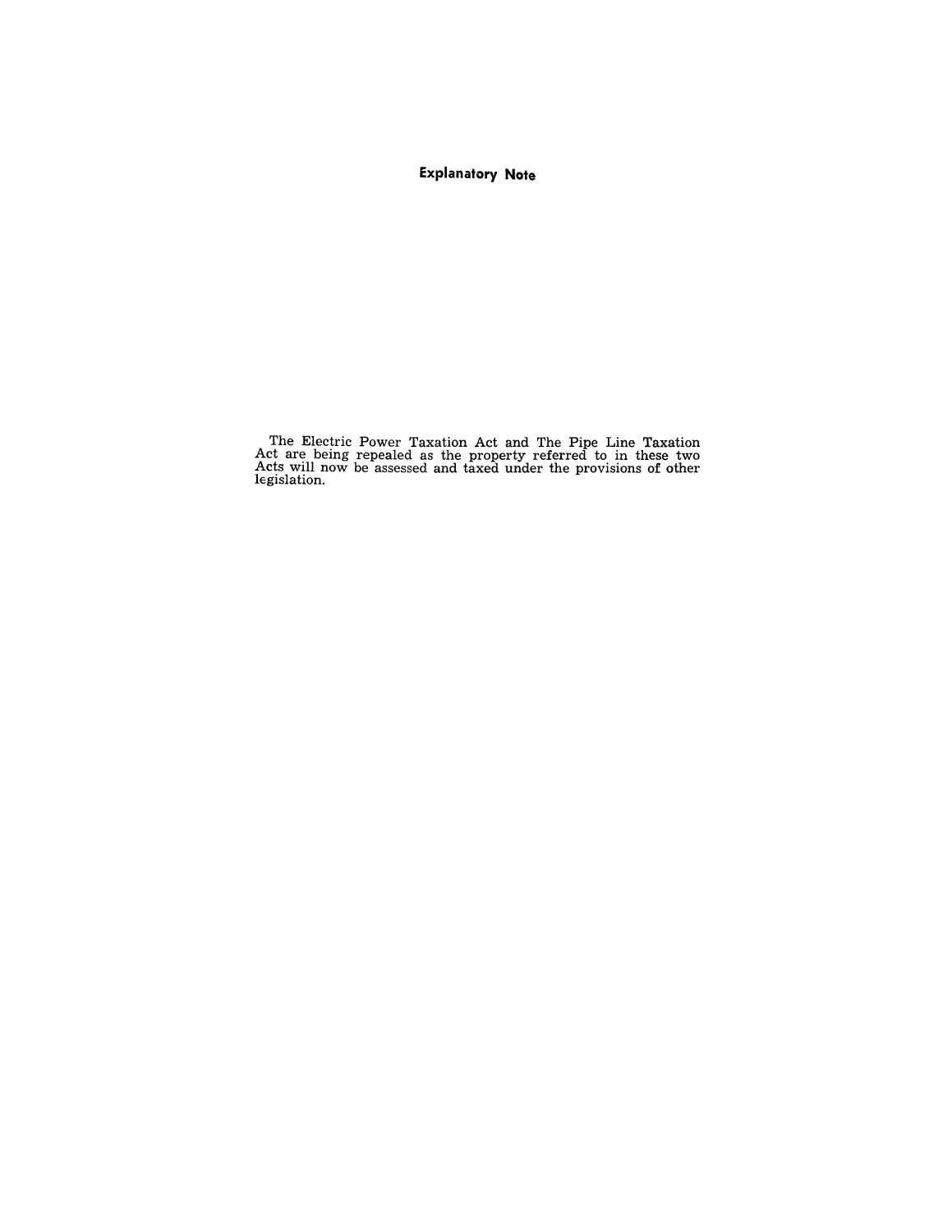### **BILL**

#### No. 70 of 1961

An Act to repeal Certain Acts of the Legislature

*(Assented to* , 1961)

**HER** MAJESTY, by and with the advice and consent of the Legislative Assembly of the Province of Alberta, enacts as follows:

- **1.** The following Acts are hereby repealed:
- (a) *The Pipe Line Taxation Act,* being chapter 235 of the Revised Statutes;
- (b) *The Electric Power Taxation Act,* being chapter 98 of the Revised Statutes.

**2.** This Act comes into force on the day upon which it is assented to and upon so coming into force shall be deemed to have been in force from and after the thirtieth day of December, 1960.